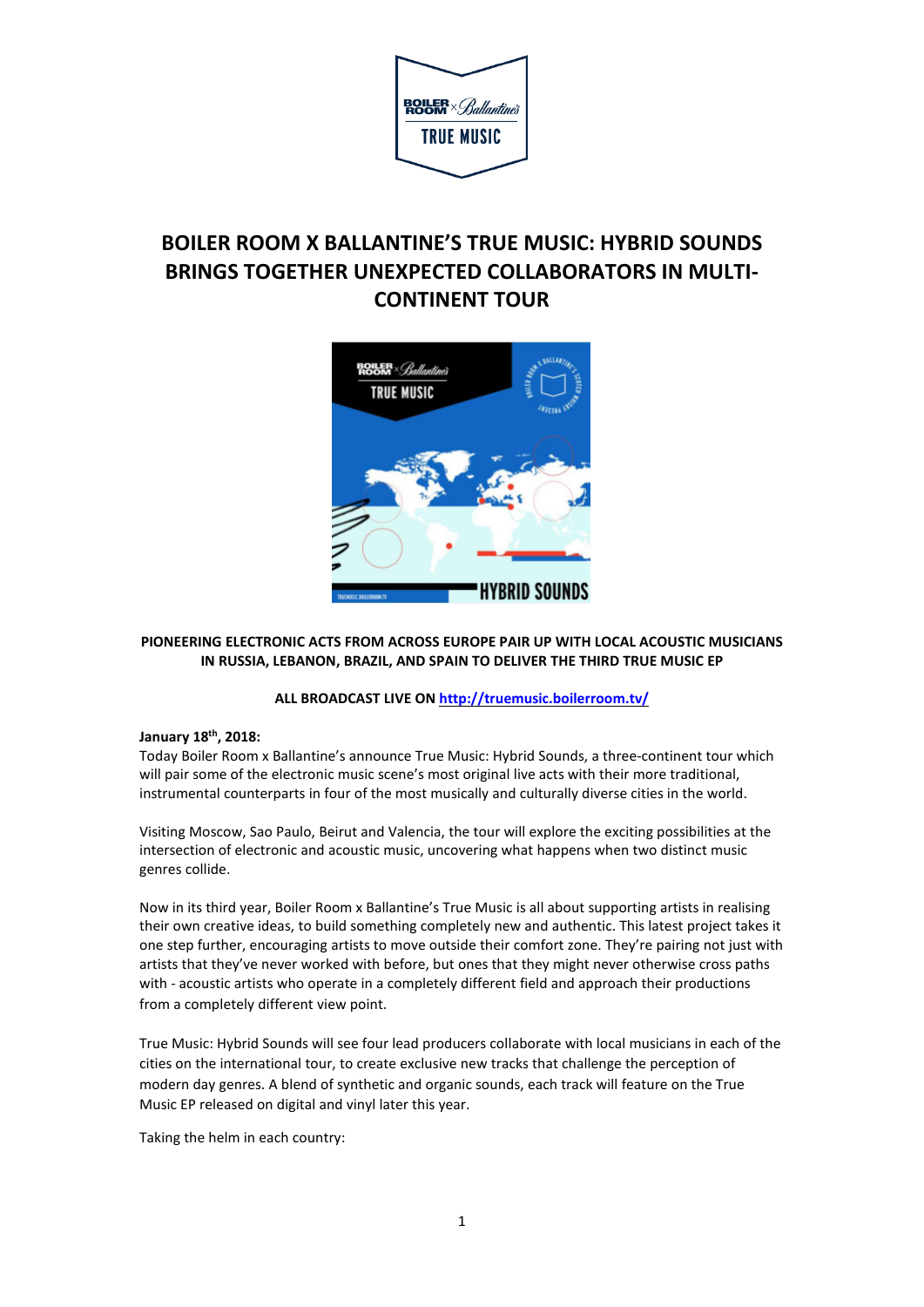

- *Russia:* London-based brothers **Overmono**, performing under their joint moniker, with a distinct sound that encompasses techno, ambient and UK hardcore. Individually, the pair are better known under their respective solo names, Tessela and Truss.
- *Lebanon:* Dutch innovator **Dollkraut,** whose unique style of lo-fi house and electro-disco defies categorisation
- *Brazil:* French musician **rRoxymore**, known for her leftfield sound, use of synths and samplers and her ability to oscillate between classic house and psychedelia-tinged techno
- *Spain:* Renowned Bulgarian producer and DJ, **KiNK**, voted Resident Advisor's favourite live electronic artist in 2016, experiments with hardware in his DJ sets and production to create nuanced, unexpected house and techno

Kicking off in Russia on 15<sup>th</sup> February, Overmono will be joined on the show line up by:

- **Derrick May**
- **Or:la**
- **PTU**
- **Pavel Dodonov**

The story behind each collaboration will be brought to life through behind-the-scenes documentaries featuring intimate performances and 'making of' footage. These films will explore the creative approaches of the producers and put a spotlight on each city's local music scene.

The final city in the tour, Valencia, will play host to the third True Music Forum, details of which will be announced in the coming months.

**Blaise Bellville, Boiler Room Founder & CEO** said of the project**:** *"The third instalment of our True Music* series with Ballantine's will see us take the project to the next level, challenging the artists that we work *with to go even further in creating new and authentic music. Live electronic performance is bigger than* it ever has been, with more and more artists bringing their kit out of the studio and into the club. This explosion of live electronic performance will be celebrated in our events series, but brought to life even *more through our documentary series and the tracks themselves."*

**Tom Elton, Ballantine's Head of Music** added: *"We've visited Russia, Brazil and Spain a few times with True Music and each time it's a completely different experience. The scenesin each country change from* city to city which means there's always something new to offer and create. But Beirut is a first for us, so we're extremely excited to get under the skin of this incredible city that's often overlooked as a music *destination. The collaboration is all about continuously delivering new and exciting music for our fans, wherever they are in the world, and this project's combination of unexpected artists and locations will do just that and will make for one pretty special final EP."*

**To check out more on True Music head to** [truemusic.boilerroom.tv](http://truemusic.boilerroom.tv/)

**– ENDS –**

**For more information please contact M&C Saatchi Sport & Entertainment:**

**Catriona Brown:** [catriona.brown@mcsaatchi.com](mailto:catriona.brown@mcsaatchi.com) **Nicola Murray:** [nicola.murray@mcsaatchi.com](mailto:nicola.murray@mcsaatchi.com)

**Notes to Editors**